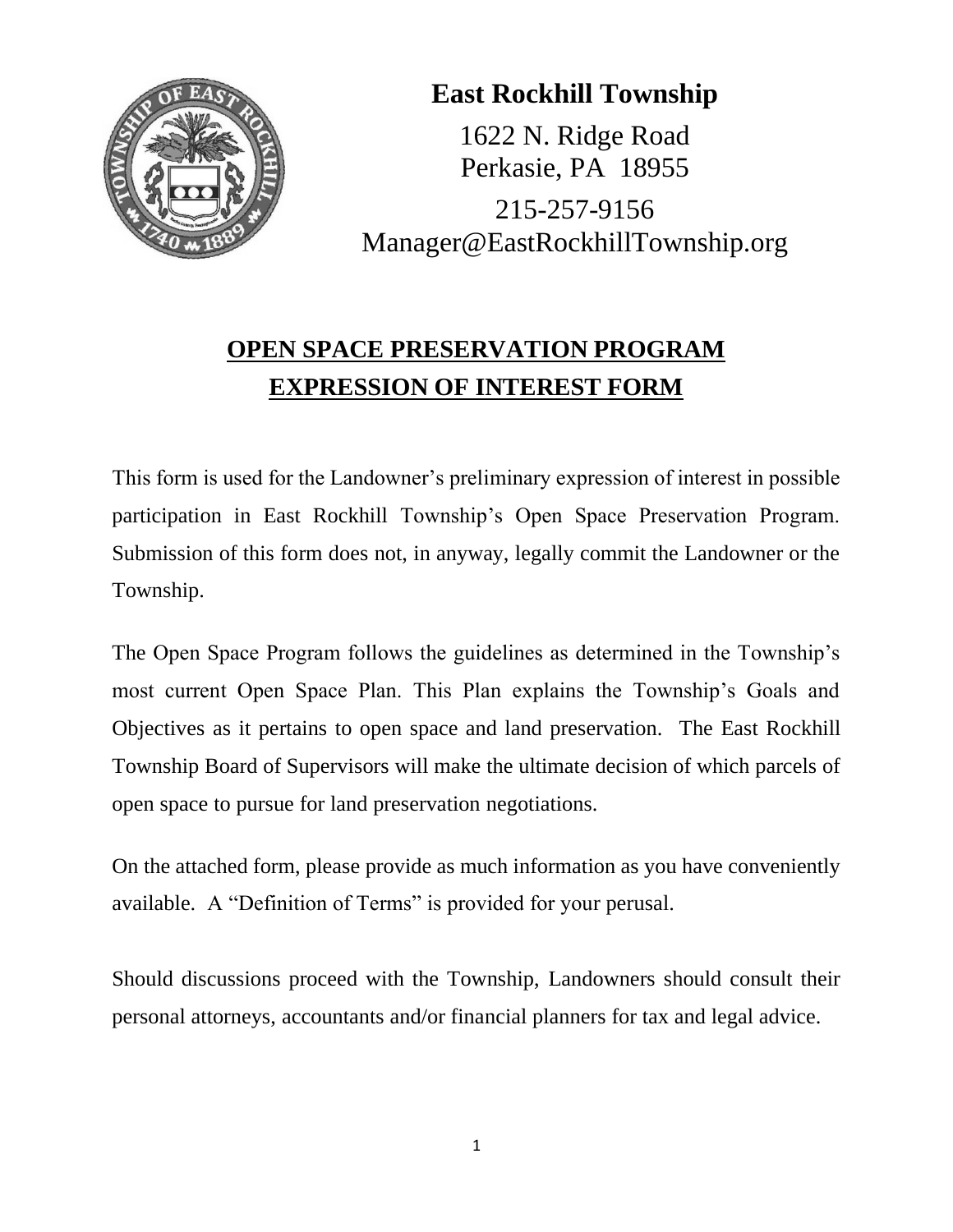#### **Definition of Terms**

**"Easement"** An easement is a limited legal right, granted by the owner of the property, to use all or a part of the owner's property for specific purpose. An easement may be a Trail Easement which permits the public to walk on a certain portion of the land or a Conservation Easement which restricts the owner's right to develop the property.

**"Conservation Easement"** The landowner relinquishes the right to develop, improve or modify the property and buildings on the property. Typically, the Landowner will grant the easement for a portion of the property which is raw or unimproved land only. If the landowner's residence is on the same property, the landowner may retain full ownership and rights to the residence and adjacent buildings plus a certain amount of the surrounding acreage (for example, 3 or 4 acres). In practical effect, the landowner gives up the landowner's development right to the property.

**"Trail Easement"** The landowner grants the Township an easement of right for the public to use a portion of the property for walking, jogging, bike riding and similar uses. However, no motorized vehicles will be permitted on the trail except for police, maintenance and other emergency vehicles. Other restrictions, such as time of use, will be imposed and enforced by Township ordinance. The minimum width of the easement will typically be about ten (10) feet but it may be wider. There may also be a wider temporary easement for use, from time to time, for construction and maintenance purposes as the Township may pave the easement.

**"Bargain Sale"** The landowner transfers ownership of all or part of the property to the Township by a transaction which is in part a sale as the Township pays the owner for part of the value of the property and which is part a sale as the Township pays the landowner for part of the value of the property and which transaction is in part a gift or donation by the owner to the Township of part of the value of the property. For example, the property may have a value of \$10,000 per acre.The landowner could agree to a bargain sale by which the Township agrees to pay the landowner \$7,000 per acre and the landowner agrees to donate the remaining fair market value of \$3,000 per acre to the Township. The landowner may receive tax deductions and benefits for the gift portion of the bargain sale.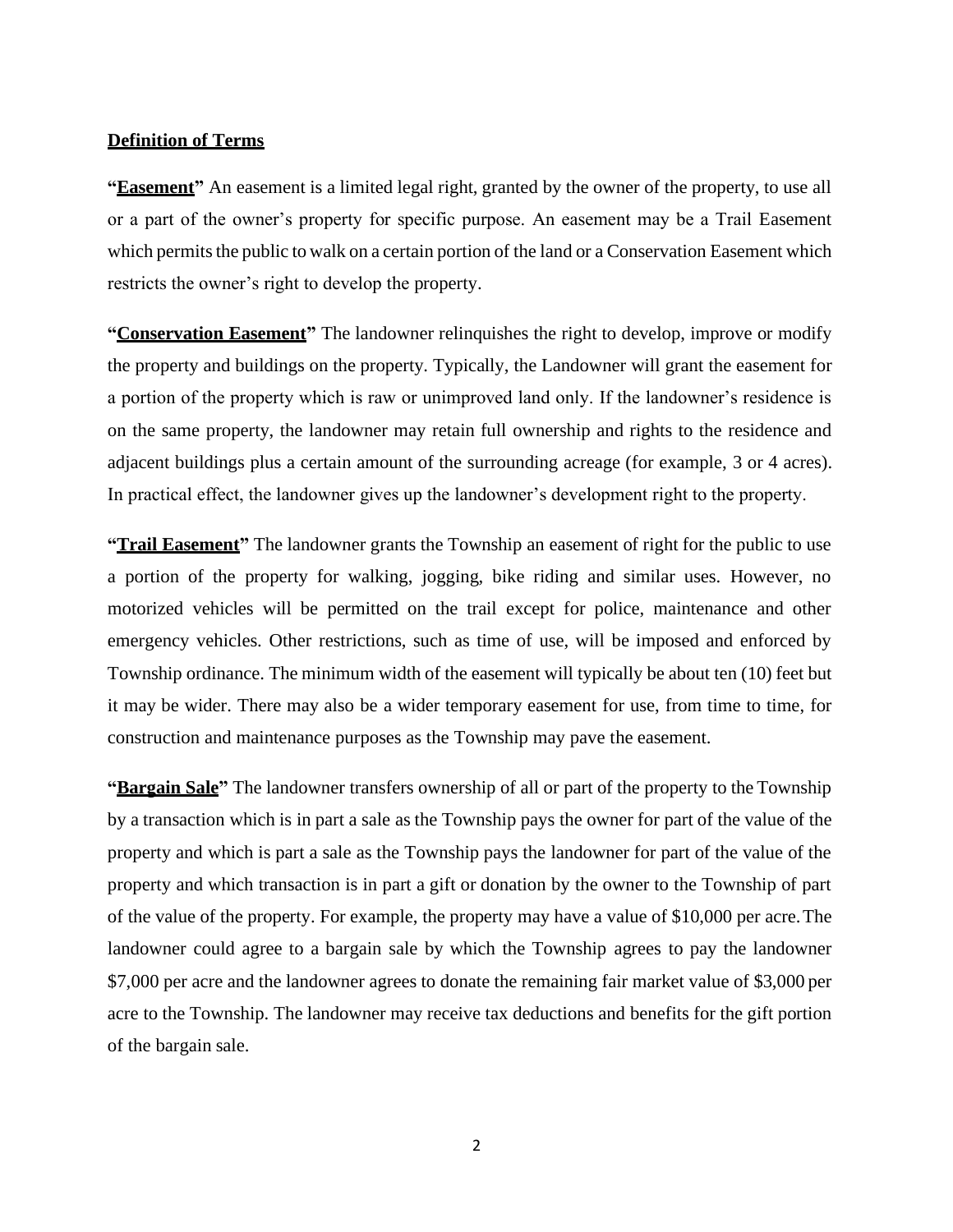## **East Rockhill Township Open Space Preservation Program Expression of Interest Form**

### 1. IDENTIFICATION OF LANDOWNER & PROPERTY LOCATION:

| Landowner:                                                                                |                                     |  |
|-------------------------------------------------------------------------------------------|-------------------------------------|--|
| Name $(s)$ :                                                                              |                                     |  |
| Mailing Address:                                                                          |                                     |  |
| Phone Number:                                                                             | Email:                              |  |
| Designated Representative Contact: (if completed we will only contact the Representative) |                                     |  |
| Name:                                                                                     |                                     |  |
| Address:                                                                                  |                                     |  |
| Phone Number:                                                                             | Email:                              |  |
| <b>Property for Open Space Program:</b>                                                   |                                     |  |
| Address:                                                                                  |                                     |  |
| $12 -$<br>Tax Map Parcel Number (TMP):                                                    |                                     |  |
| Acreage:                                                                                  |                                     |  |
| <b>Total Acres:</b>                                                                       |                                     |  |
|                                                                                           | Total Acres for Open Space Program: |  |

### 2. TYPE OF INTEREST IN OPEN SPACE PROGRAM (Check all that apply):

| I would like to be considered for a possible <b>Donation/Gift to Township</b> :                                  |  |  |
|------------------------------------------------------------------------------------------------------------------|--|--|
| Ownership of Land<br><b>Conservation Easement</b><br><b>Trail Easement</b><br>Combination (please explain below) |  |  |
|                                                                                                                  |  |  |
|                                                                                                                  |  |  |